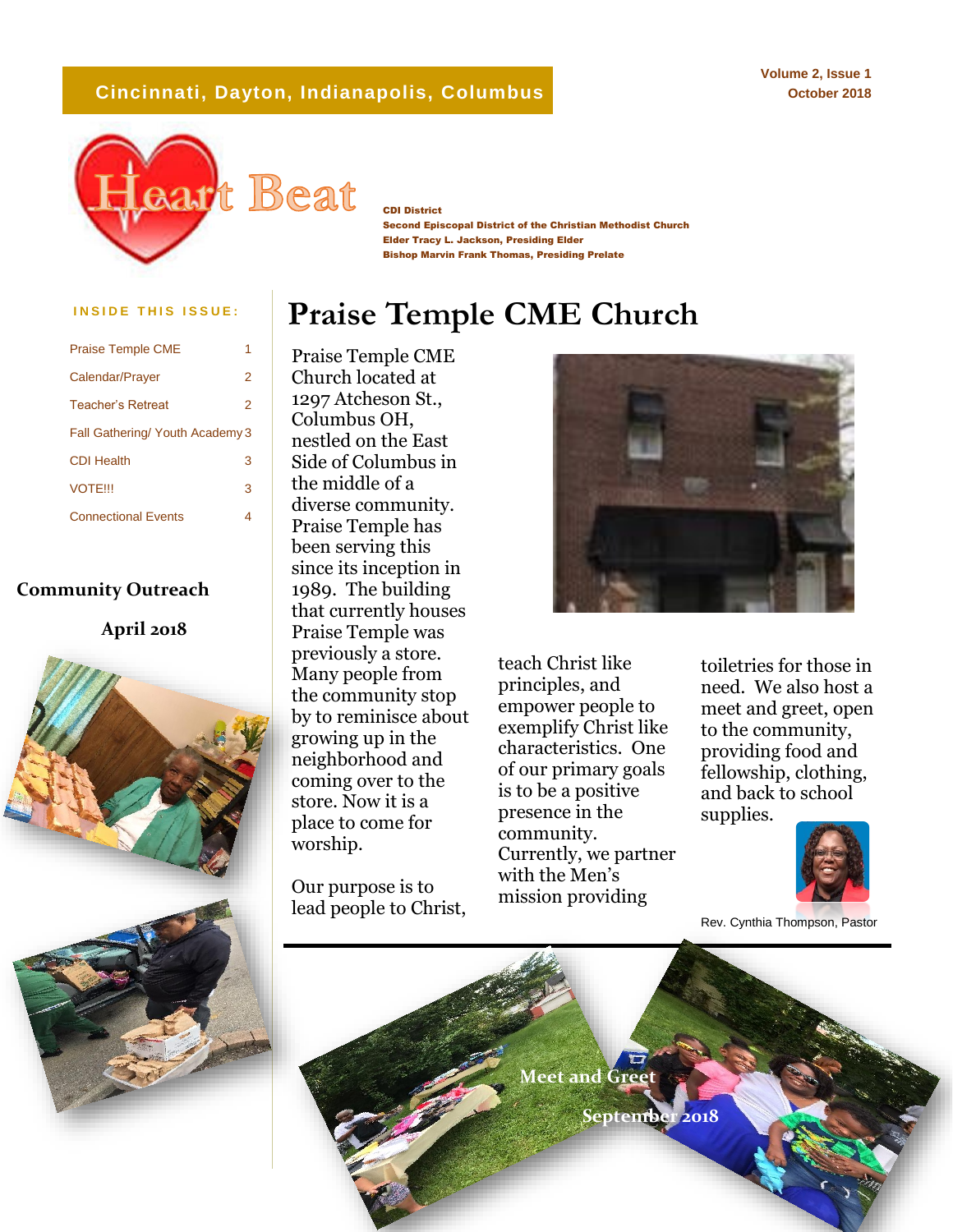

### **OCTOBER 2018**

**McClendon Tabernacle** Teacher's Retreat 12th

7:00 – 8:30 pm

Columbus – Dayton First Quarters with Elder Jackson 27th CDI District Fall Gathering St. Phillips CME Church Hamilton, Ohio.

13th

**"Sharing the Good News of Jesus"**  *Matt 28:19-26*



# Results Announced Go to The Website to VOTE [www.cdidistrict.org](http://www.cdidistrict.org/) 13th 9:00 am – 2:00 pm

CDI Tee Shirt Contest 10th

Last Day for Voting

Voting Closes at 8pm 12th



The C-D-I Prayer Ministry of the Second Episcopal District invites you to join us in prayer.

Call 712.775.7031 put in access code: 128362735#.

The line will be open on Mondays and Thursdays 6-7 am, Tuesdays and Wednesdays Noon-1 pm, and Fridays 7-8pm, all times are EST.

Come join us, everyone is welcome

## **McClendon Tabernacle Teacher's Retreat**

The 4th Annual Teachers Retreat. October 12 – 13, 2018, at the Fathers and Family Resource Center, 2835 N. Illinois St., Indianapolis, IN 46208. Book of Study: Pressing Reset by Rev. Dr. Charley Hames, Jr. Speaker: Rev. Natalie Obie, Pastor of the

Lampkins Chapel CME, in Louisville, Ky. Registration \$15.00 – includes Both Sessions, Material, Refreshment and Lunch. Please Email [McClendon.LHP@gmail.com](mailto:McClendon.LHP@gmail.com) or call (317) 979-4934.

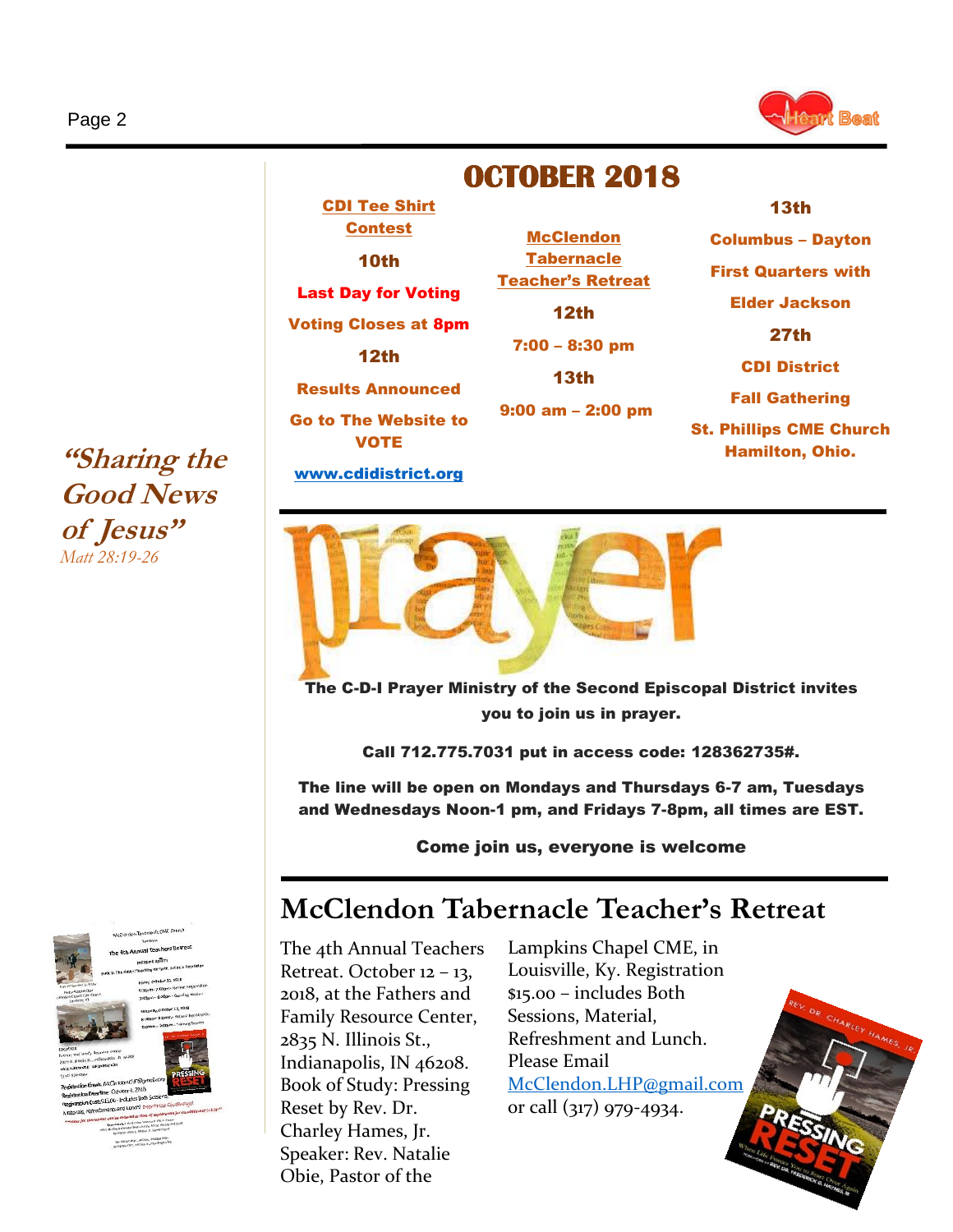

## **CDI District Fall Gathering/ Youth Academy**

It will Commence October 27, 2018 at St. Phillips C.M.E. Church 1205 Lane St, Hamilton, OH. Host Pastor Rev. Jeffrey Stoudemire. St. Phillips members are in preparation for our visit.

Registration will begin at 9:00 am. Registration will be \$40.00 per church. Pastors we are expecting to see you and your members

Stewards, Stewardess, Missionaries, Choir members, Ushers and especially your youth. We are looking to be at least 250 people strong.

Our book of study will be Twelve Challenges Church Face by Mark Denver. ISBN – 10:1-58134-944-0, ISBN – 13: 978-1-58134-944-3.

Bishop Thomas is requesting that all our attire would be NIKE. See you There.





### Health + Wellness = Wholeness

Greetings all,

I just want to take a moment to encourage us! Our health and wellness is so vital to our level of existence. We can begin changing our lifestyles, bit by bit, piece by piece, task by task, project by project. Put a plan together and work it!!! We all have situations we are dealing with. We've lost loved

ones and friends this past year. Our lives are BUSY. Let's get busy LIVING!!!

Let's be more intentional and effective this month. October has many important national awareness observance months, weeks, and days. This month, rather than uplifting 1, I want us to focus on a few. Please learn more about

Domestic Violence, Mental Illness, and Bullying! For more information on these and other national awareness, please go to: [https://healthfinder.gov/NH](https://healthfinder.gov/NHO/nhoyear.aspx?year=2018) [O/nhoyear.aspx?year=2018](https://healthfinder.gov/NHO/nhoyear.aspx?year=2018)

"To God be the Glory,

Kimberly Walker 317-339-5226

.



**DON'T FORGET to REGISTER and VOTE**

#### **Mid-Term Elections in November**

• [Indiana:](https://www.in.gov/sos/elections/2403.htm) The deadline to register in person, by mail or [online](https://indianavoters.in.gov/) is Oct. 9.

[Ohio:](https://www.sos.state.oh.us/elections/voters/register/#gref) The deadline to register in person, by mail or [online](https://olvr.sos.state.oh.us/) is Oct. 9.

[Kentucky:](https://elect.ky.gov/Resources/Pages/Registration.aspx) The deadline to register in person, [online](https://vrsws.sos.ky.gov/ovrweb/govoteky) or by mail is Oct. 9.